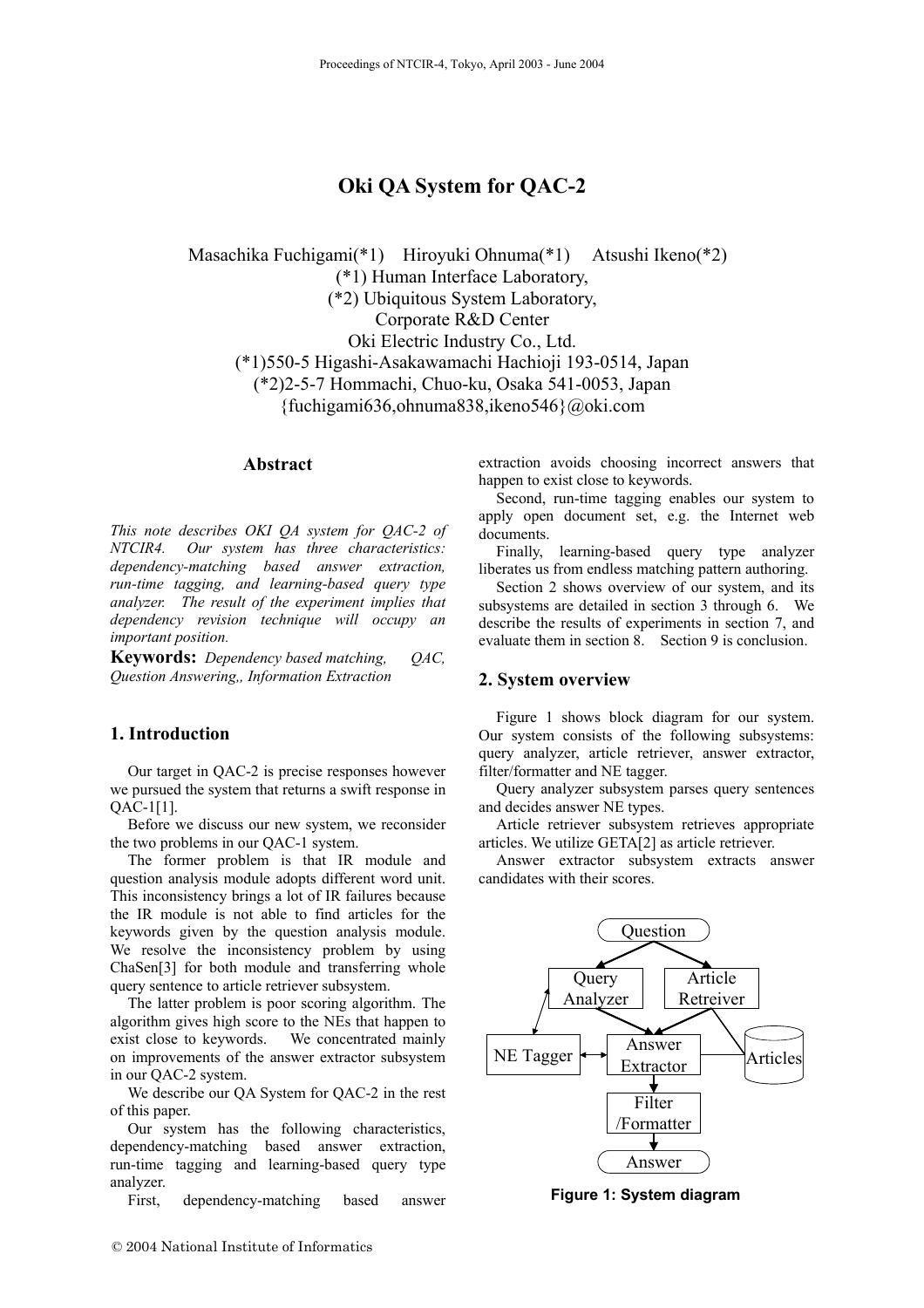Filter/formatter subsystem consists of two parts: answer filter and formatter. The former eliminates candidates of low score and chooses appropriate candidates on the borderline, and the latter formats the result in QAC-2 style.

# **3. Query analyzer subsystem**

Our query analyzer subsystem adopts 1 nearest neighbour(1nn) algorithm in order to simplify the registration of query-types for sentences.

Figure 2 shows the structure of the query analyzer subsystem. The subsystem consists of two parts: register and searcher.

The former part constructs a DB in advance. The DB contains the five query factors described later and the query type. In QAC-2, we construct the DB with 1679 query and its query-type data set. The data set consists of 50 queries form QAC-1 dry run, 200 queries from QAC-1 formal run subtask1/2, 761 queries from QAC-1 additional subtasks, and original 718 queries. Article

The latter part searches the most similar query sentence in the DB and returns its query-type. In order to retrieve the most similar sentence, similarity between sentences is required. Similarity is calculated from five factors (examples in Table 1): type of wh-NE, words prepended/appended to wh-NE, verbs, topic words/phrases and words depended by wh-NE. 'Wh-NE' means a NE whose type is WH, e.g. " 何 "(what),"どこ"(where), "何年"(how many years).

After the query-type is retrieved, the subsystem outputs the query-type, tagged NEs and dependencies.



Analyzed query

**Figure 2: Query analyzer**

| (1)新幹線は時速何 km? (What km/h the |                      |           |
|-------------------------------|----------------------|-----------|
| shinkansen runs?)             |                      |           |
| (2) どこの会社が○○を開発したのですか         |                      |           |
| (Which company developed **?) |                      |           |
|                               |                      | (2)       |
| Wh-NE                         | $\sqrt{\eta}$ (what) | どこ(where) |
| prepend/append                | 時速(per hour),        |           |
| word(s)                       | km                   |           |
| depending                     |                      | 会社        |
| word(s)                       |                      | (company) |
| topic(s)                      | 新幹線                  |           |
|                               | (Shinkansen)         |           |
| verb(s)                       |                      | 開発        |
|                               |                      | (develop) |
|                               |                      |           |

#### **Table 1: Example of similarity factors**



**Figure 3: Answer extractor** 

#### **4. Answer extractor subsystem**

Figure 3 shows answer extractor subsystem.

It consists of following 5 parts: article parser, query reviser, dependency matcher, scorer, and candidate merger.

Details of all these parts are described in following subsections.

#### **4.1 Article parser**

Article parser parses the article supplied by the article retriever subsystem.

The parser extracts NEs and dependencies using NE tagger. After the extraction, this part revises the following sequence of NEs and adds corresponding dependencies in order to adapt to the variation of expressions.

- verb (or adjective) noun
- noun-particle "の"(NO)-noun
- noun "ARTIFACT"

The first verb/adjective - noun pattern, e.g. "住ん でいる 人 "(dwelling person), is revised to noun-[unspecified]-verb or noun- $[\phi^{\lambda}(GA)]$ -adjective, for example "人"(person)-[unspecified]-"住んでいる "(dwell).

In the second pattern, noun- $[Ø(NO)]$ -verb, the particle " $\mathcal{O}$ "(NO) is considered to be equivalent to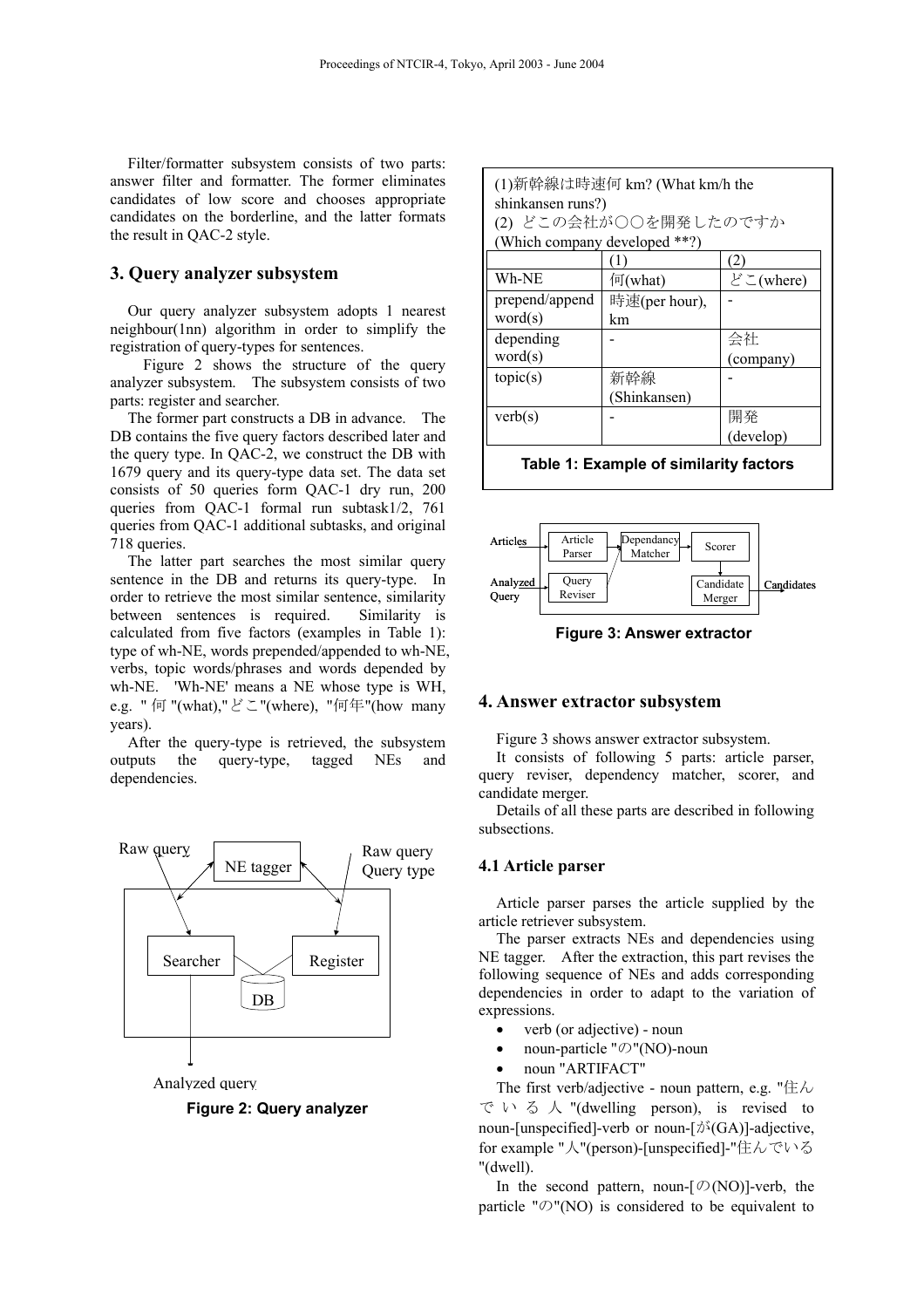the particle "  $\phi^s$  "(GA) when the pattern appears in a subordinate clause.

For example, "私の言っ(たこと)"((what) I said) is equivalent to "私が言っ(たこと)". The parser therefore adds Noun- $[Ø(NO)]$ -verb pattern.

The last pattern noun "ARTIFACT", e.g. "夏目漱 石「草枕」"(Natsume Souseki "Kusamakura"), is revised to noun-[の]-ARTIFACT in order to match with noun- $[*\circ*]$ - (noun with wh-flag: described in 4.2), e.g. "夏目漱石の名作(は何)"((what is) Natsume Souseki's masterpieces).

For example, the example shown above is revised to "夏目漱石"-[の]-"「草枕」"(Natsume Souseki's "Kusamakura").

All these revisions are applied to the original dependencies. In other words, the added dependencies are not revised again in this step.

#### **4.2 Query reviser**

Query reviser preprocesses the analyzed query for the dependency matcher part in order to decrease loss of dependency-matching coverage caused by variations of query sentences.

The preprocessing consists of two tasks: flagging wh-NEs and dependency revising.

In the former task, wh-flags are set on NEs whose NE-type is WH, e.g. "何", "どこ", etc. The wh-flag means query target NE, therefore NEs matched to wh-flagged NEs in dependency matcher part(see section 4.3) become answer candidates.

In the latter task, the subsystem adds extra dependencies by revising sequences of NEs containing WH-type NE, in order to deal with the variation of expressions. The revision is based on pattern-matching. The subsystem searches pattern-matched rules and adds corresponding pseudo-dependencies to the query dependency list.

[Table 2](#page-2-0) shows some of the revision rules. We explain revising task using the first rule in table 1. Assume the input sentence contains "五輪の開催地 は何処ですか"(Where is the site of the Olympics?). The NEs extracted from the sentence matches the pattern in the first rule( $A = "E$ 輪",  $B = "H#^1"$  $B = "H#^1"$  $B = "H#^1"$ ).

Then the subsystem fills in NEs to corresponding dependencies. The dependencies become " 五 輪 "-[unspecified]->"開催する" and WH-[で]->"開 催する " The subsystem also set wh-flags to appropriate NEs specified in the rule. In this example, the subsystem sets wh-flag to the anonymous NE X in revision rule X2. In this case, though X is ordinarily represented as " $\geq$ " in natural Japanese language, we do not need surface form because the wh-flagged NE X works as a wildcard NE(see 4.3).

Finally, the subsystem adds the dependencies X1 and X2 to the query dependency list.

Thus the system is now able to retrieve candidates from sentences in other expressions, for example, " 五輪を長野で開催する"(take place the Olympics in Nagano).

<span id="page-2-0"></span>**Table 2: Revision pattern example** 

| Pattern       | <b>Revision</b>                      |
|---------------|--------------------------------------|
| A の B(さ変名詞)地は | X1:A-[unspecified]->B す              |
| 何処            | る                                    |
|               | $X2:$ X(wh-flagged)-[ $\degree$ ]->B |
|               | すろ                                   |
| AのBは誰         | A-「の1-WH                             |

#### **4.3 Dependency matcher**

Dependency matcher part compares dependencies in the query and ones in an article.

#### **4.3.1 Matching algorithm**

The subsystem compares dependencies in the article by each sentence from beginning of the article to the end of the article. Dependency comparison between query and the sentence in article consists of two steps. In the first step, dependencies in the query sentence are compared to ones in the sentence, and then in the second step the subsystem searches preceding sentences in the article for dependencies that match remaining query dependencies in the first step, in order to resolve zero anaphora.

The subsystem classifies matchness into one of five results: fully-matched, particleless-matched, negative-matched, context-matched and not-matched.

**fully-match:** dependers and dependents matches and particles are matched and specified.

**particleless-match:** dependers and dependents matches, but one or both particles are unspecified.

For example, "6月"-[unspecified]-"発表する" particleless-matches to "6月"-[に]-"発表する".

**negative-match:** dependers differs, and particles are matched and specified.

**context-match:** fully-match or particleless-match in previous sentences in the article. This matchness substitutes zero anaphora analyzing. See an example described later.

**not-match:** otherwise.

Note that wh-flagged NEs matches any NEs e.g. " 誰 "(Who:wh-flagged)-[ $\beta$ <sup>3</sup> ]-" 書  $\leq$  "(write) fully matches "シェイクスピア"(Shakespeare)-[が]-"書 く".

<span id="page-2-1"></span><sup>&</sup>lt;sup>1</sup> We regard *sahen* nouns as a kind of NE here.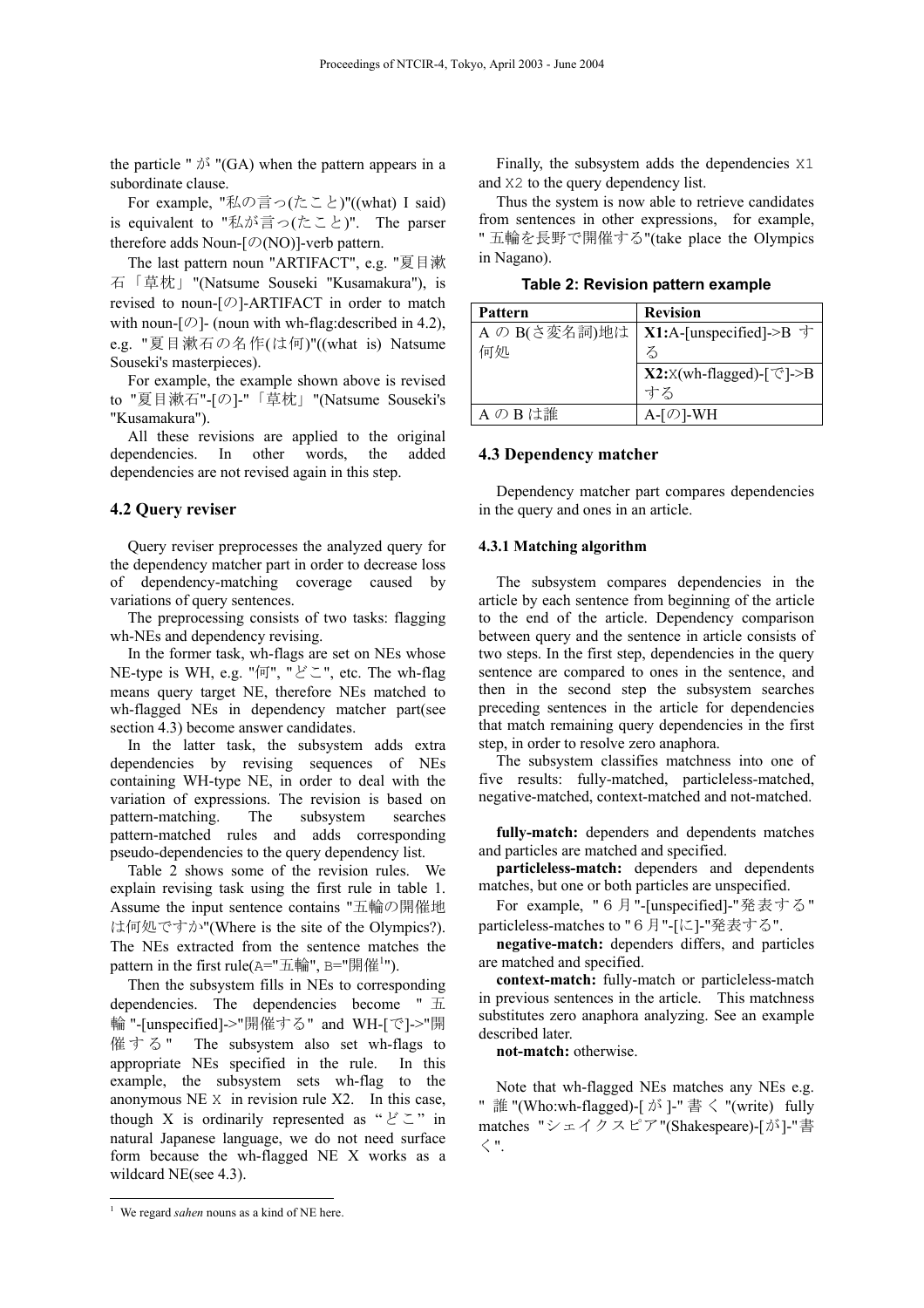#### **4.3.2 Matching example**

Examples of matching are shown in figure 4. Assume query sentence is SQ, sentences in the article are S1 and S2. They are parsed as the dependencies DQ1 - DQ3, D11 - D22.

First, S1 and SQ are compared (the upper half of the figure). Its result in the first step is [fully-match: DQ1 and D12], and no result in the second step because S1 has no preceding sentence.

Then S2 and SQ are compared (the lower half of the figure). In the first step the system finds [fully-match: DQ2 and D21] and [particleless-match: DQ3 and D22](shown as solid connectors) and DQ1 remains unmatched. In the second step, the subsystem searches the preceding sentences (i.e. only S1 for S2), for the dependencies that fully- or particleless-match with DQ1. D12 fully-matches DO1, therefore the result in the second step becomes [context-match: DQ1 and D12](shown as dotted connector).



**Figure 4: Matching example** 

# **4.4 Scorer**

Scorer part scores each dependency retrieved in dependency matcher part and sums up the scores.

The scoring consists of 4 steps: dependency scoring, NE scoring, inner-article scoring, inter-article scoring.

The first scoring measures the dependencies' matchness. The subsystem scores dependencies according to [Table 3.](#page-3-0)

The second scoring measures the NE's score. The score is:

$$
neScore = \max(0, \sum_{n \in sentence} \text{depScore}(n)) \times \text{typeMatch}(T_{ne}, T_{query})
$$

(if the NE matches wh-flagged NE) *neScore* = 0 (otherwise)

*Tquery*: query type calculated in query analyzer subsystem.

*Tne*: NE-type of the NE

*depScore*: dependency score

*typeMatch* is lookup-table function, whose range is between 0.0 and 1.0 each ends inclusive. Table 4 shows examples of the table used in *typeMatch*.

The system adds the NE to answer candidates list if the NE's score is more than zero.

The third scoring, i.e. inner-article scoring, merges the scores of the same surface form NEs in the article. The inner-article score for a candidate is  $max(neScore(n))$  where *n* is a member of the same surface form NE set.

The last scoring, i.e. inter-article scoring is simply the sum of the inner-article score for each candidate.

<span id="page-3-0"></span>**Table 3: Dependency score** 

| $-2.0$ | negative-match     |
|--------|--------------------|
| $+1.1$ | fully-match        |
| $+0.5$ | particleless-match |
| $+0.4$ | context-match      |

**Table 4: Type matchness table** 

| $T_{query}$   | $T_{ne}$        | value |
|---------------|-----------------|-------|
| $PS(*1)$      | PS              | 1.0   |
| <b>PS</b>     | PS LASTNAME     | 0.9   |
| <b>PS</b>     | PS FIRSTNAME    | 0.91  |
| <b>PS</b>     | PS WORD $(*2)$  | 0.2   |
| <b>PS</b>     | <b>ARTIFACT</b> | 0.01  |
|               |                 |       |
| <b>ANIMAL</b> | <b>INSECT</b>   | 0.2   |
| ANIMAL        | <b>REPTILE</b>  | 0.8   |
| <b>ANIMAL</b> | <b>AMPHIBIA</b> | 0.8   |
| <b>PLANT</b>  | <b>PLANT</b>    | 1.0   |
| <b>PLANT</b>  | VEGITABLE       | 0.9   |
| <b>PLANT</b>  | FLUIT           | 0.9   |
|               |                 |       |

(\*1) person

(\*2) words which indicate person, e.g. "社長".

#### **4.5 Candidate merger**

Candidate merger part aggregates candidates in order to avoid longer NEs.

The part merges candidates *C1* and *C2* into *C1*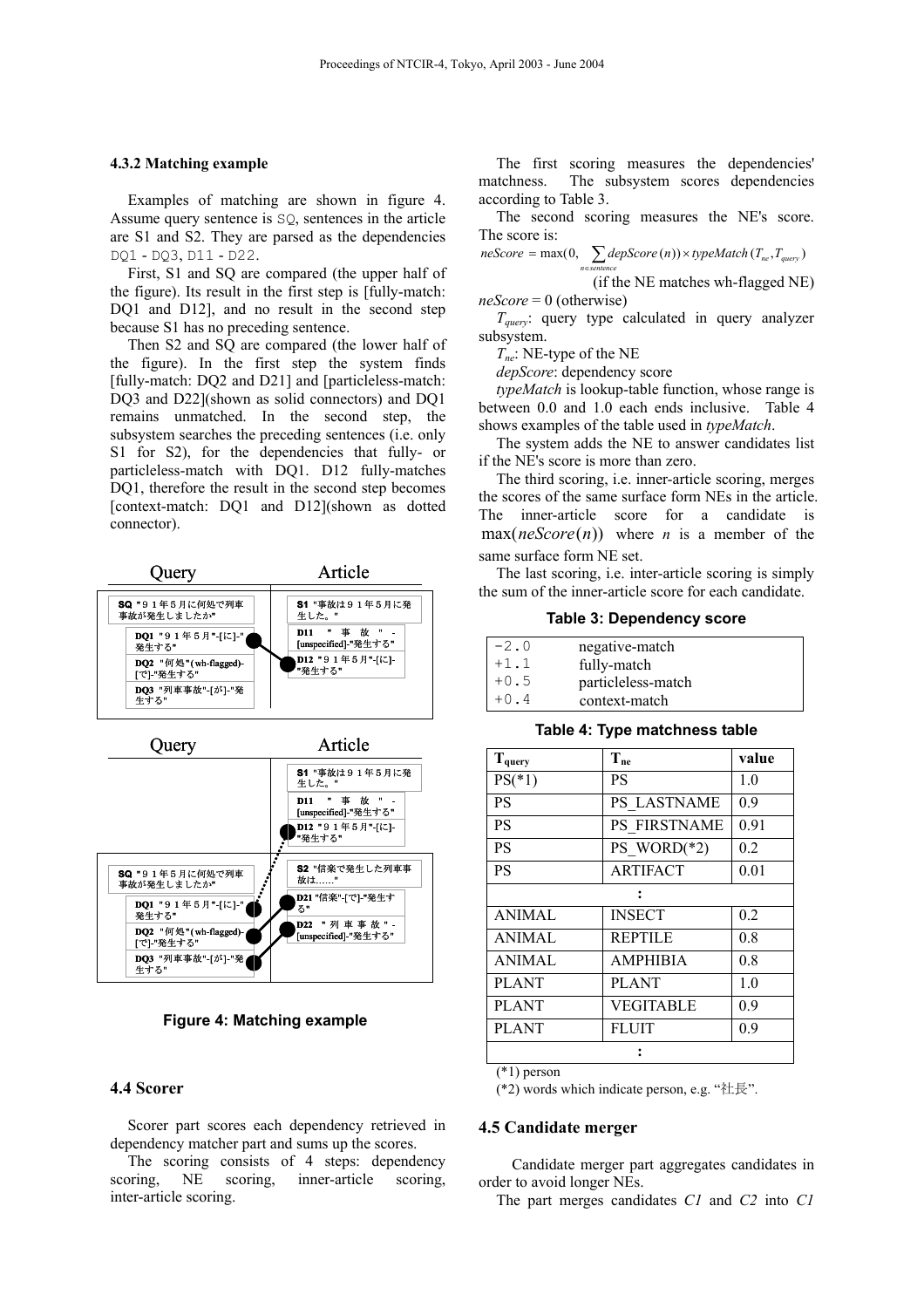adding *C2*'s score if one of the following conditions is satisfied:

- *C1* is prefix or suffix of *C2,* and *C1* is longer than four letters.
- *C1* is prefix of *C2,* and post-*C1* letter in *C2* is "・"(center dot).
- *C1* is suffix of *C2,* and pre-*C1* letter in *C2* is "・"(center dot).
- *C1* is infix of *C2,* and both pre- and post-*C1*  letters in *C2* are " • "(center dot).

For example,  $Cl = "Y \rightarrow Y \cdot \vec{y} \rightarrow \vec{y}$ "(score=0.7) and C2=" バミューダ島のヴァン・ゴッ ホ"(score=0.4) are merged into "ヴァン・ゴッ ホ"(score=1.1).

# **5. Filter subsystem**

The filter subsystem eliminates inappropriate answer candidate NEs and limits number of answers that is required in subtask 1.

Our filter subsystem has two parts: low-score candidate eliminator and candidate on border line chooser.

 The low-score candidate eliminator chooses top-N candidates from all the candidates.

In subtask-1, N is five. In subtask-2 and subtask-3 we fix N to three in order to avoid loss of precision.

Then the score of the candidates ranked in M-th order are compared to that of the (M-1)-th candidates. If the score for M-th candidates is less than half the score of the (M-1)-th candidates, the filter subsystem removes M-th and succeeding candidates.

 The candidate on borderline chooser selects appropriate candidate among the same-scored candidates in the lowest rank. The subsystem orders the candidates by the following rules applied sequentially.

- 1. If the query contains " $\exists \neq$ ", non-alphabetical candidate wins; otherwise alphabetical candidate wins.
- 2. If the query contains " $\exists \neq$ ", non-katakana candidate wins; otherwise katakana candidate wins.
- 3. If the length of one candidate is equal to or more than 4 letters, the candidate wins.
- 4. If the length of every candidate is less than 4 letters, longer candidate wins.
- 5. Shorter candidate wins.
- 6. The candidate listed first wins.

After ordering, the subsystem trims the candidates until the number of them becomes N.

# **6. NE tagger**

The NE tagger is used in the query analyze

subsystem and the article parser. Details are described in [\[4\].](#page-6-3)

### **7. Experiments and results**

In this section we describe the results and its evaluation. We first describe overall summary, and then we describe each subsystem evaluation. We run the experiments on a PC Linux system with 600MHz IA-32 cpu. We utilize the QAC2 subtask-1 query set in the experiments.

# **7.1 Result summary**

[Table 5](#page-4-0) shows the result for each subsystem.

In this table, precision means the ratio of number of answer sets that contains correct subsystem answer / number of queries. The precisions are calculated as follows:

- **Query analyzer:** correct query type sets **/** all queries. We mark the answers by ourselves because no formal answer set is provided.
- **Article retriever:** result article set which contains correct articles for answer source **/** all queries. The correct article sets are taken from the source articles of correct answers in the answer data set given by the QAC-2 organizer.

• **Answer extractor:** answer candidates which contains correct NEs and correct source articles in top-5 candidates including the sixth or lower one whose score is equal to the fifth's one **/** queries that both query analyzer and article retriever return correct answer. The correct NE and its source data set are taken from the answer data set given by the QAC-2 organizer.

• **Filter:** answers that contains correct NEs **/** answer candidates which contains correct NEs in top-5 candidate including sixth or lower one whose score is equal to the fifth's one.

| Subsystem              |     | Precision | time(sec) |
|------------------------|-----|-----------|-----------|
| Query analyzer         | 78% | 156/200   | 483       |
| Article retriever      | 87% | 173/200   | 665       |
| (both results correct) | 67% | 133/200   |           |
| Answer extractor       | 38% | 50/133    | 4482      |
| Filter                 | 92% | 46/50     | 159       |
| (Total)                | 27% | 53/200*   | 5789      |

<span id="page-4-0"></span>**Table 5: Failure summary** 

\* includes QAs that the query analyzer returns incorrect answer type, the answer extractor nevertheless returns correct answer.

The result shows that we should improve the precision and the speed of answer extractor subsystem. Consideration to the precision of the extractor is given in the later section.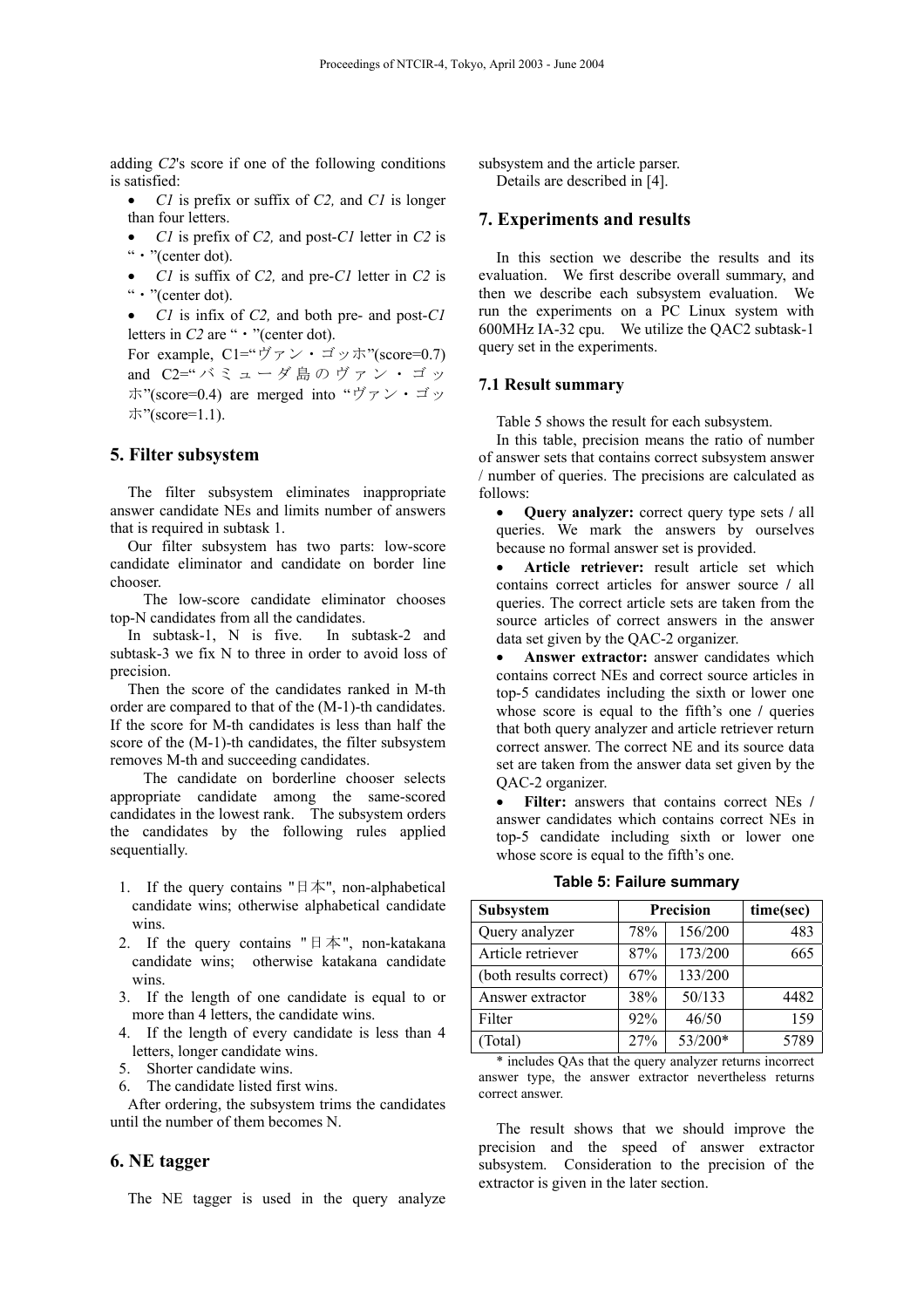#### **7.2 Query analyzer evaluation**

[Table 6](#page-5-0) shows reasons that the query analyzer fails. We think that the failures are caused by insufficiency of the learning data for type decision.

<span id="page-5-0"></span>**Table 6: Reasons of failure in Query analyzer** 

| Incorrect type     | 23 |
|--------------------|----|
| Too many types     |    |
| No applicable type |    |
| Supertype          |    |
| Other              |    |
| (Total)            |    |

The reasons are:

**Incorrect type:** The analyzer returns non-suitable query type. A common error is that LOCATION type is returned while correct answer is ORGANIZATION type.

**Too many types:** The analyzer returns more than 3 types. This failure is caused by lack of learning data that is similar to the query in these cases.

**No applicable type:** The system does not have appropriate NE type. We can reduce this failure by adding appropriate NE type for the tagger, by adding learning data to query analyzer, and by adding matcheness into type matcheness table (table 4)

**Supertype:** The analyzer returns more generic type, for example NUMBER type instead of LENGTH.

# **7.3 Answer extractor evaluation**

Some of the considerable extraction failure reasons are shown in [Table 7.](#page-5-1)

More than half of the failures are caused in dependency matching part. We think that improving more efficient dependency analyzer and introducing more dependency revision rules reduce these failures.

<span id="page-5-1"></span>**Table 7: Reasons of failure in Answer extractor** 

| NE not recognized    |    |
|----------------------|----|
| Dependency not match | 50 |
| Scoring              | 15 |
| Incorrect merge      |    |
| Incorrect authority  |    |
| Other                |    |
| (Total)              |    |

We details each failure below:

**NE not recognized:** (Strictly, this failure is not caused in answer extractor.) The NE tagger fails to

retrieve the answer NE. Improving the NE tagger will reduce this type of failure.

**Dependency not match:** (A) The parser fails to extract dependencies that contain the correct answer or (B) the dependencies that contain correct answer do not match to the dependencies in the query or revised ones. (A) is caused by following two reasons: unsupported dependencies and dependency analyzer precision. An example for the former is "何 大学" (which university). This example does not have obvious dependency. In this case, our solution is revising. For the example, we will resolve the problem by adding a rule "何 ORG" to  $X(\text{wh-flagged})$ - $[\emptyset]$ -ORG.

(B) is caused mainly by insufficiency of revision rules and by lack of synonym unification.

**Scoring:** Although the correct answer is listed in the candidate list before filtering (section 5), the filter drops correct answer because of its score or because the borderline choice selects incorrect answer. The cause is mainly dependency analyzer, not scorer, because only few dependencies in the query are analyzed. Then they produce candidates of the same score because the factors to the score decrease. Finally, the correct answer is buried into incorrect answers of the same score.

**Incorrect merge:** Candidate merging (see 4.5) produces incorrect answer. For example, the candidate merger merges "  $1 \cdot 2 \times - 1 \cdot \nu$  "(1.2) meters) and "2  $\times$  -  $\triangleright$   $\forall$  "(2 meters) incorrectly. This failure will be removed by optimizing the rules in the merger.

**Incorrect authority:** The selected article that authorizes the answer is incorrect while answer NE is correct. The cause is that the authority selection does not consider any scores of NE and article. Therefore selection with scores will enhance the system.

#### **7.4 Query reviser evaluation**

In order to prove our revision technique improves precision, we examined the effect of the query reviser described in section 4.2. We run the system for QAC2 formal-run query set with turning on and off the query reviser. [Table 8](#page-5-2) shows the result. In this table, precision means the ratio of number of answer sets that contains correct answer / number of queries. The result indicates that our revision technique works effectively.

<span id="page-5-2"></span>**Table 8: Query revision effect** 

|                 | Precision      |
|-----------------|----------------|
| With reviser    | 32.5% (65/200) |
| Without reviser | 28.5% (57/200) |

\*Precisions differ to the ones in the table 4 because the results are measured in updated system after the formal-run..